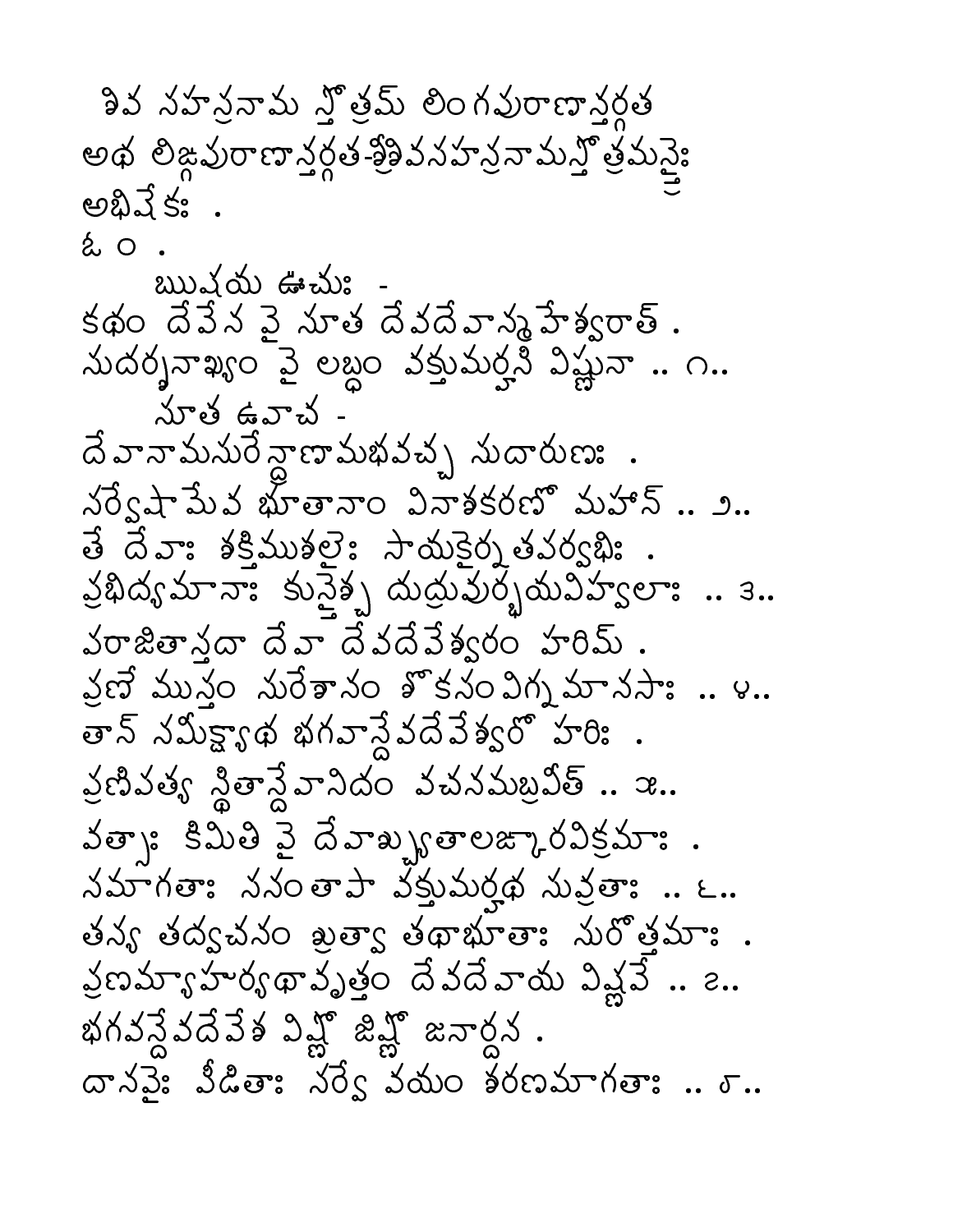త్వ పేవ దేవదేవేశ గతిర్మః వురుష్త్రమ . త్వ పేువ వరమాత్మా హి త్వం వితా జగతామవి .. ౯.. త్వపేువ భర్తా హర్తా చ భోక్తా దాతా జనార్దన . హన్డుమరని తస్మాత్త్యం దానవాన్గానవార్దన .. ౧౦.. దైత్యాక్స్త పైక్షనైర్భాహ్రా ప్రాంత్యా మొద్దారుణ్ . కౌబే రైక్సైవ సౌమ్యేశ్స్త్ర సైరృత్యేరా్యభల్లో ప్రైవేంది. దాం.. సౌరై రౌదైన్తథా ఖిమై: కమ్పవైర్థృమ్బణైర్థృడై: .. ౧౨.. అవధా, వరలాభాతే నరే5 వారిజలో చన. మార్యమణ్ణలనమ్మూతం త్వదియం చక్రముద్యతమ్ .. ౧౩.. కుణ్ణితం హి దధిచేన చ్యావనేన జగయ్ల . ထိတ္မွ်ဝ အစ္ရွဴဝ မသည္ဝ ဆံ ဗబ္လဝ ထြမ္းႏႈန္း သံသထမ်း ..  $\bigcirc$  ... వురా జలన్దరం హన్తుం నిర్మితం త్రివురారిణా . రథాఙ్ద నుశితం ఘోరం తేన తాన్ హన్తుమర్తని .. ౧ఇ.. తస్మాత్తేన నిహన్ల్యూ వ్యా కన్నత్తెరవి. తతో నిశమ్య తేషాం వై వచనం వారిజే క్షణ: .. ౧౬.. వాచన్పతిముఖానాహ న హరిశ్చక్రభృత్స్థయమ్ . శ్రీవిష్ణురువాచ -భొభొ దేవా మహాదేవం నర్వైర్దేవైః ననాతనైః .. ౧౭.. నమ్చాన్య సామ్సతం నర్వం కరిష్యామి దివౌకసామ్.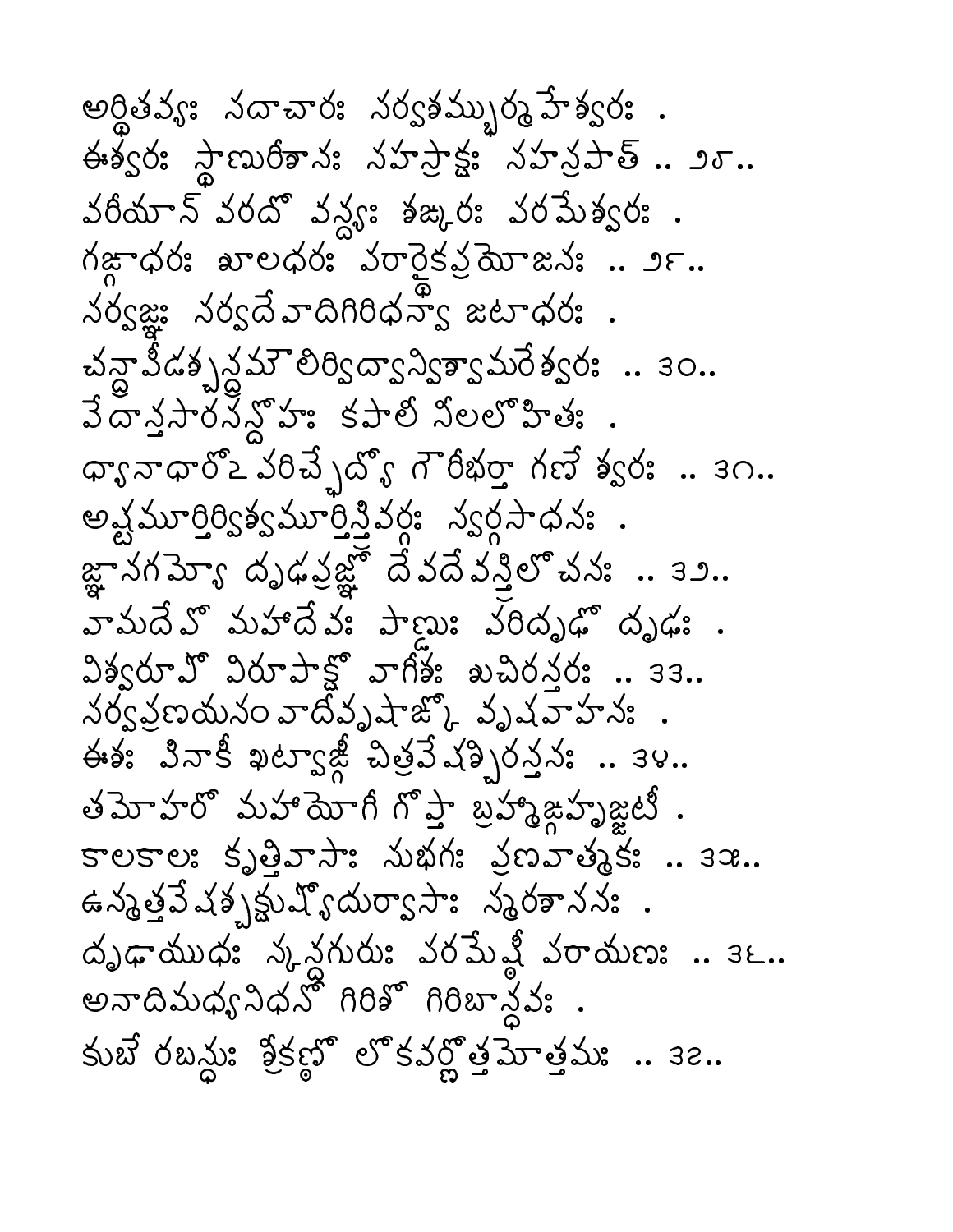సామాన్యదేవః కొదణీ నిలకణ్ణు వరశ్వధి. విశాలాక్ట్లో మృగవ్యాధ: నురేశ: నూర్యతావన: .. 30..  $\phi$ ర్మకర్మాక్షమః క్షేత్రం భగవాన్ భగనేత్రభిత్ . ఉగ్ర: వఖవేతిస్తా ప్రేయభక్తు: ప్రియం వదు: .. ఇ౯.. దాతా దయాకరో దక్షః కవర్త కామశానని: . శ్మశాననిలయః నూక్ష్మణి: శ్మశానన్లో మహేశ్వరః .. ౪ం.. లో కకర్తా భూతవతిర్మహాకర్తా మహా చధి. ఉత్తరో గొవతిర్గోప్తా జ్ఞానగమ్యః వురాతనః .. ౪౧.. నోతిః నునోతిః ఖద్దాతాశ్ న్నున్నురతః నుఖో.. నొమన్ౖ మృతవః నొమో మహానితిర్మహామతిః .. ౪౨.. అజాతశత్రురాలోక: నమ్బాహ్, హవ్యవాహన: . లో కకారో వేదకార: నూత్రకార: ననాతన: .. ౪౩.. మహర్తి: కవిలాచార్యో విశ్వదీవ్తిన్లో చన: . వినాకపాణిభూదేవః న్వస్తిదః న్వస్తికృత్పదా .. ౪౪.. త్రిధామా సౌభగః శర్యః నర్వజ్ఞః నర్వగోచరః . బ్రహ్మధృగ్యిక్వసృక్సర్లో కర్ణికార్య ప్రియ కవి: .. ఆజ.. కాఖ్ వికాఖ్ గోకాఖః కిఎ్నెకః కతుః నమః . గజ్జావ్లో దకో భావః నకలన్థవతిన్థీరః .. ౪౬.. విజితాత్మా విధేయాత్మా భూతవాహనసారథిః . నగణో గణకార్యక్న నుకీరిక్నిన్న నంకయ .. v2.. కామదేవః కామపాలో భన్మోదూలితవిగ్రః .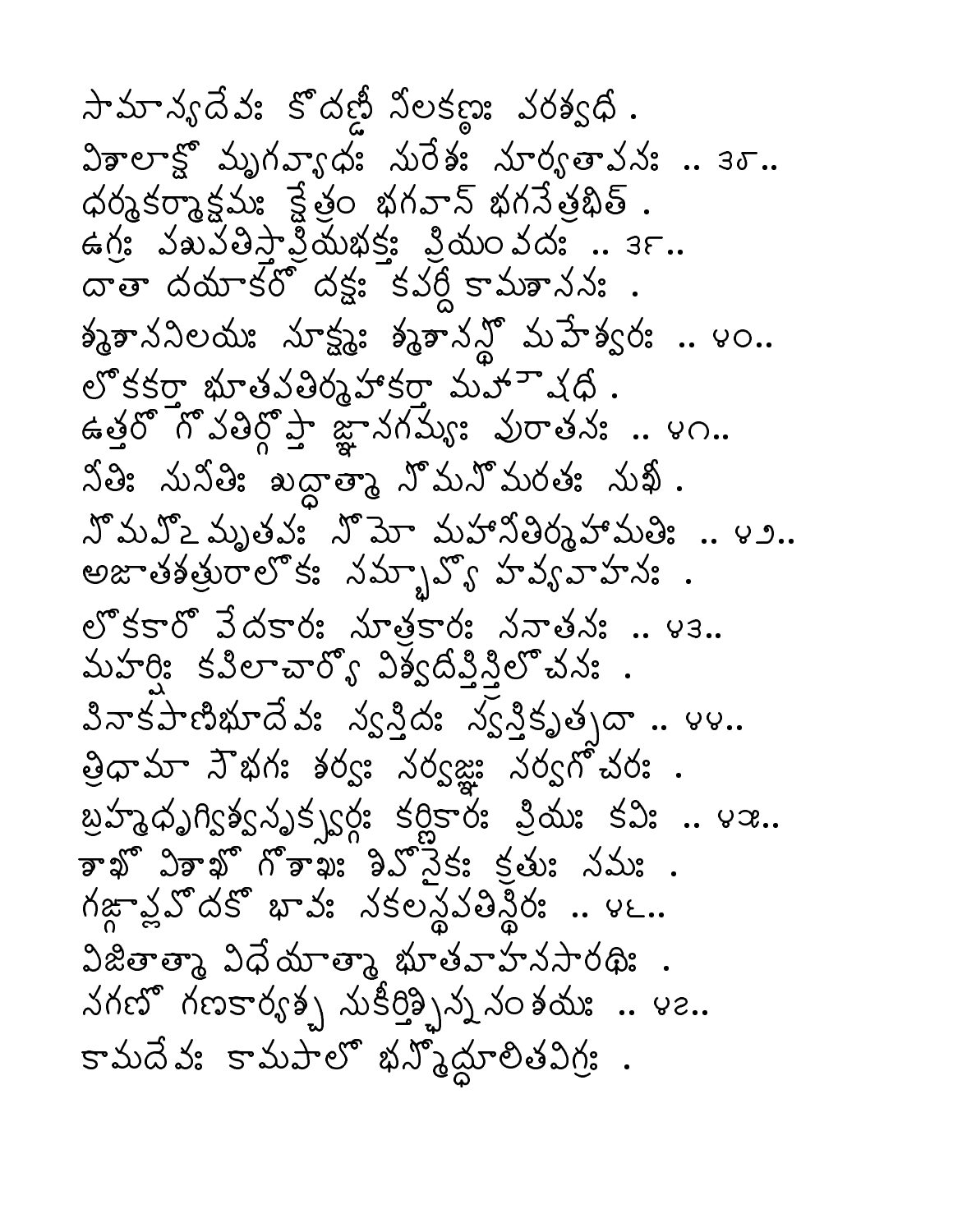భన్న క్రియో భన్మశాయీ కామీ కాన్త: కృతాగమః .. ౪్.. నమాయుక్తో నివృత్తాతా ధర్మయుక్తు నదాశివు . สัชงางมุมจังอยู่มันสูงอาจาง สิงอางสะ.. က်တို့သော ကိုပွဲများကိုလွှင့် သတ္တလောက်သောလေး. అధ్యాత్మ యోగనిలయః నుతనున్నువర్ధనః .. ఇం.. ఖభాజ్లోకసారజ్జగదిశ్≥మృతాశనః. ห่งอุ่มครับ มีบับอาลาร์ มสูงกัร .. ลก.. హిరణ్యరే తాన్దరణిర్మరీచిర్మహిమాలయః మహాహ్రో మహాగర్భః నిద్ధవృన్ధారవన్ధితః .. ఇ౨.. వ్యాఘచర్యధర్ వ్యాల్ మహాభూత్ మహానిధి: . అమృతాజ్లో మృతవవుః వఞ్ఛమజ్ఞః వ్రభఞ్ఞనః .. ఇ౩.. వఞ్పవంశతితత్త్వజ్ఞు పారిజాతః వరావరః. మలభః నువ్రతః ఖారో వాఙ్మమైకనిధిర్నిధిః .. ఇ౪.. వర్ణాశ్రమగురుర్వర్ణీ శత్రుజిచ్చత్రుతావనః ఆశ్రమః క్షవణః క్షామో జ్ఞానవానచలాచలః .. ఇఇ.. వ్రమాణభూతో దుర్హేజయః నువర్లో వాయువాహనః .  $\phi$ నుర్ధరో ధనుర్వేదో గుణరాశిర్ధుణాకర: .. ఇ౬.. అనన్తృష్టిరానన్లో దబ్లో దమయితా దమః . అభివాదో, మహాచారో, విశ్వకర్మా విశారద: .. ఇ౭.. వితరాగో వినితాత్మా తవన్వీ భూతభావనః . ఉన్నత్తవేషం వ్రచ్ఛన్నో జితకామో జితవ్రియం .. ఇం..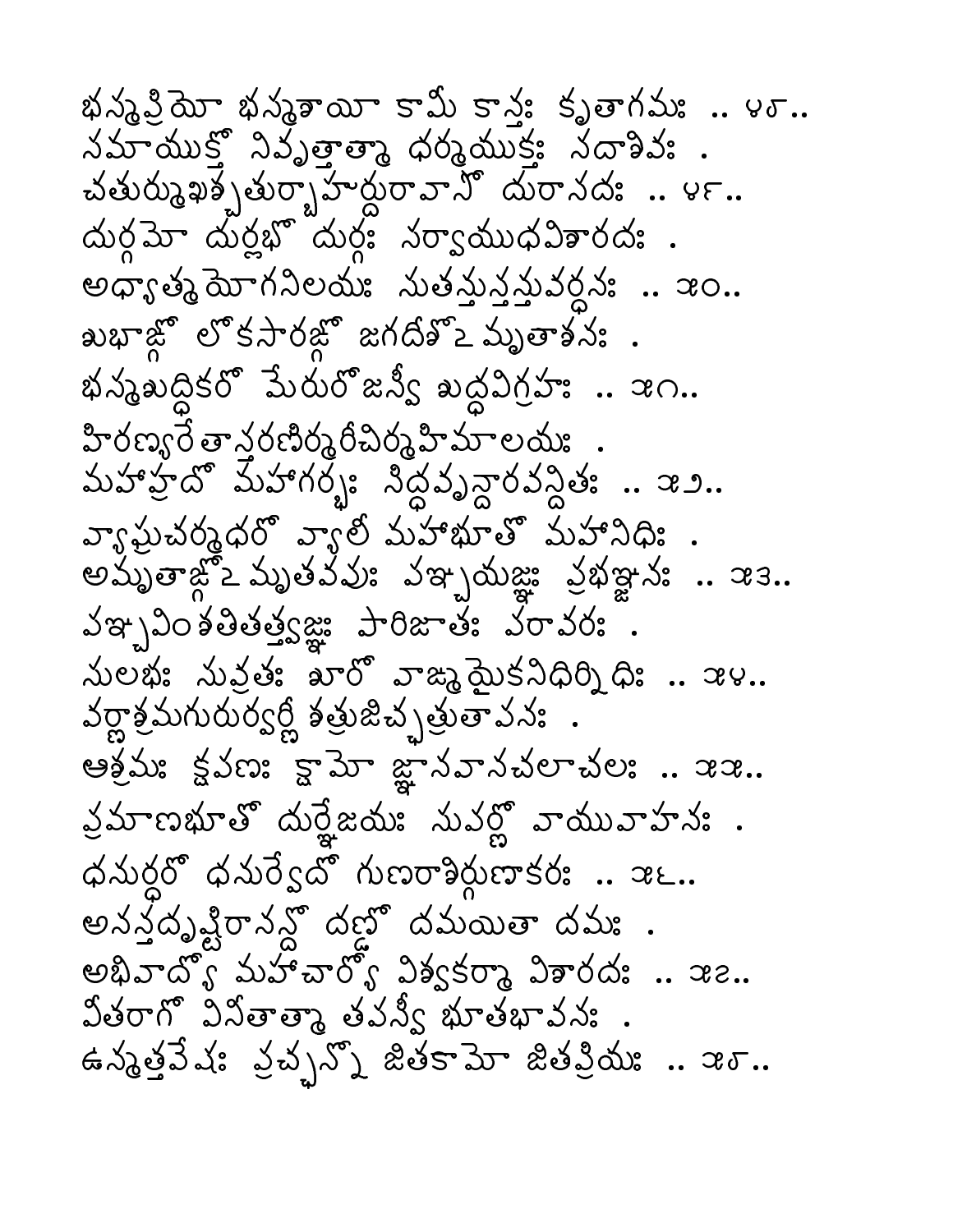కల్యాణవ్రసితి: కల్ప, నర్వలో కవ్రజావతి: . తవన్వీ తారకో ధిమాన్ వ్రధానవ్రభురవ్యయః .. ఇ౯.. లో కపాలోఽ న్యతాత్మా కల్యాదిః కమలే క్షణః . వేదశాస్త్రార్థతత్త్యజ్ఞో నియమో నియమాశ్రమః .. ౬ం.. చన్ల: నూర్య: శని: కేతుర్విరామో విద్రుమచ్చవి: . భక్తిగమ్యః వరం బ్రహ్మ మృగబాణార్చబో≥నమః .. ౬౧.. மற்சு ஜைக் ஜைக் கார் கால் கால் .  $\lambda$ ర్వకర్మాచలన్తష్టే మాజ్గల్యో మజ్గలా వృత: .. ٤೨.. మహాతపా దిర్వతపా: నైవిష్ట: నైవిరో థ్రువ: . అహ: నంవత్సరో వ్యాప్తి: వ్రమాణం వరమం తవ: .. ఒక.. నం వత్సరకరో మన్తః వ్రత్యయః నర్వదర్శనః. అజ: నర్వేశ్వర: స్త్రీగ్లో మహారేతా మహాబల: .. ౬౪.. యోగీ యోగ్యో మహారేతాః సిద్ధః నర్వాదిరగ్నిదః . వనుర్వనుమనాః నత్యః నర్వహ్వహరో హరః .. ౬ఇ..<br>అమృతః శాశ్వతః శాన్త్లో బాణహన్ణ: వ్రతావవాన్ . కమణలుధరో ధన్య వేదాజ్ల వేదవిన్నుని: .. ౬౬.. ఖ్జిష్ణుర్బోజనం భొక్తా లొకనేతా దురాధరః . అతిన్దైమా మహామాయిః నర్వాహనశృతుచృథః .. ౬౭..<br>కాలయాగి మహానాదొ మహొత్సహో మహాబలః . మహాబుద్ధిర్మహావిర్యో భూతచారీ వురన్ధర: .. ౬ర..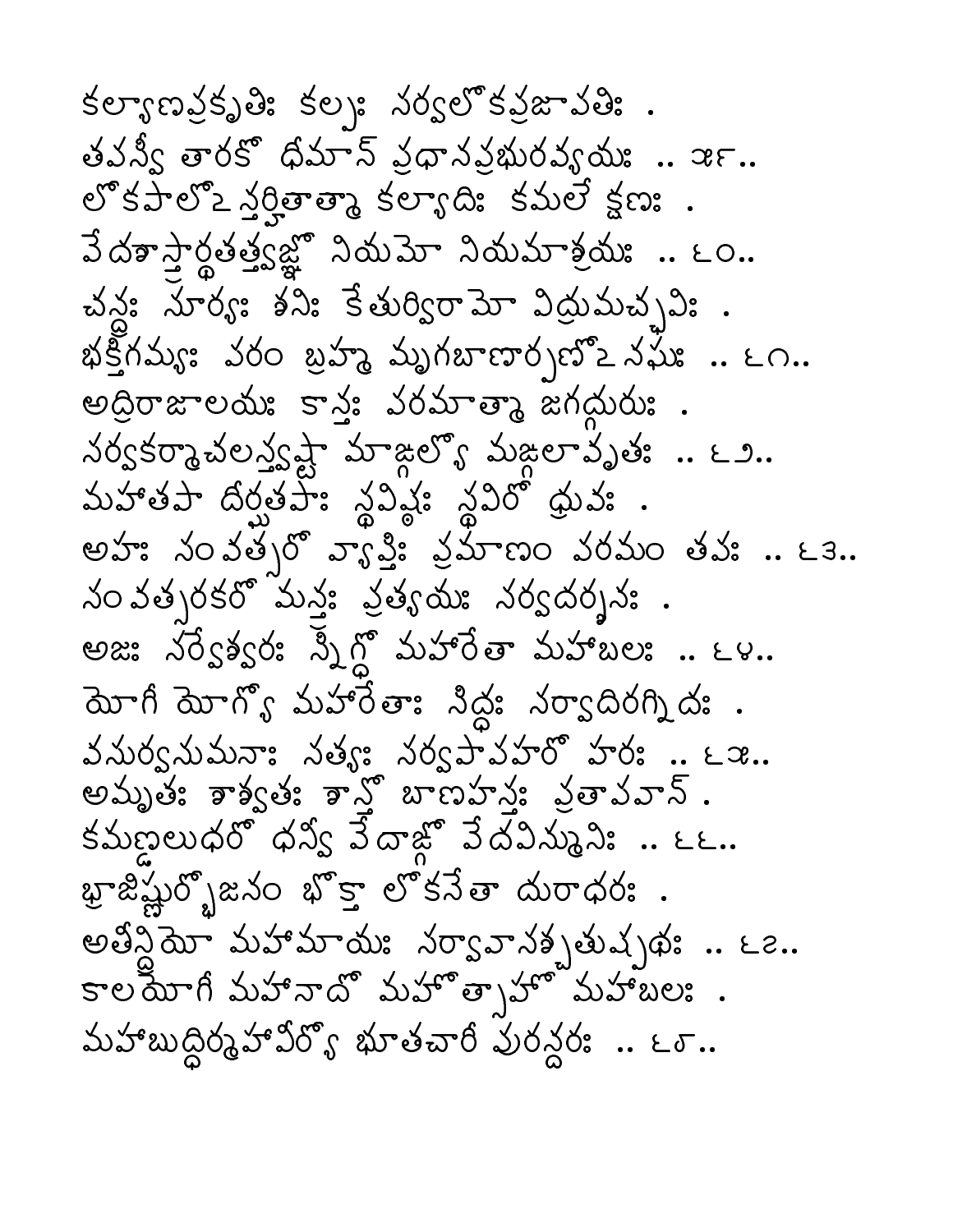నిశాచర: ప్రతచారీ మహాశక్రింపాద్యుతి: . అనిర్దేశ్యవవుః శ్రీమాన్చర్యహార్యమితో గతిః .. ౬౯.. బహతుతో బహచుయా నియతాత్మా భవోదృవః . ఓజనేజో ద్యుతికరో నరకి నర్వకామకి .. ఇం.. నృత్య క్రియో నృత్య వ్రేణ వ్రకాణా వ్రతావన: .<br>బుద్ధ: నృష్టాక్షరో మన్త: నన్మాన: సారనమ్స్తున: .. ౭౧.. యుగాదికృద్యుగావర్తో గమ్బీరో వృషవాహనః . ఇన్లో విశిష్ట: శివ్షేష్ట: శరభ: శరభో ధను: .. ౭౨..  $e\bar{d}$ 0  $\lambda\bar{\theta}$ 0  $\theta\bar{\lambda}$   $\lambda$ 0  $\lambda$   $\alpha$   $\bar{\alpha}$   $\alpha$   $\alpha$   $\alpha$   $\alpha$   $\beta$   $\delta$  . వ్రత్మిత: వ్రమాణజ్లో హిరణ్యకవచ్ హరి: .. 23.. విరోచన: నురగణో విద్యేతో విబుధాశ్రమ: . బాలరూవ్ బల్నానథ వివర్త గహన్ గురు: .. 24.. కరణం కారణం కర్తా నర్వబన్దవిమోచనః. నిద్యత్రమో వితభయో విశ్వభర్తా నిశాకర: .. 22.. వ్యవసాయో వ్యవస్థాన: స్థానదో జగదాదిజ: .  $\Delta x$ సుభోలలితో విశ్వ భవాతాశ్రత సినం నీత: .. ౭౬.. విరేశ్వరో విరభద్లో విరహా విరభృద్విరాట్. వీరచూడామణిర్వేత్తా తీవ్రనాదో నదీధరః .. ౭౭.. ఆజ్ఞాధారన్తిబాలి చ శివివిష్ట: శివాలయః.  $\sigma$ లేఖిల్యో మహాచావన్తిగ్మాం ఖర్ని ధిరవ్యటి .. 2 $\sigma$ .. అభిరామః నుశరణః నుబ్రహ్మణ్యః నుధావతిః .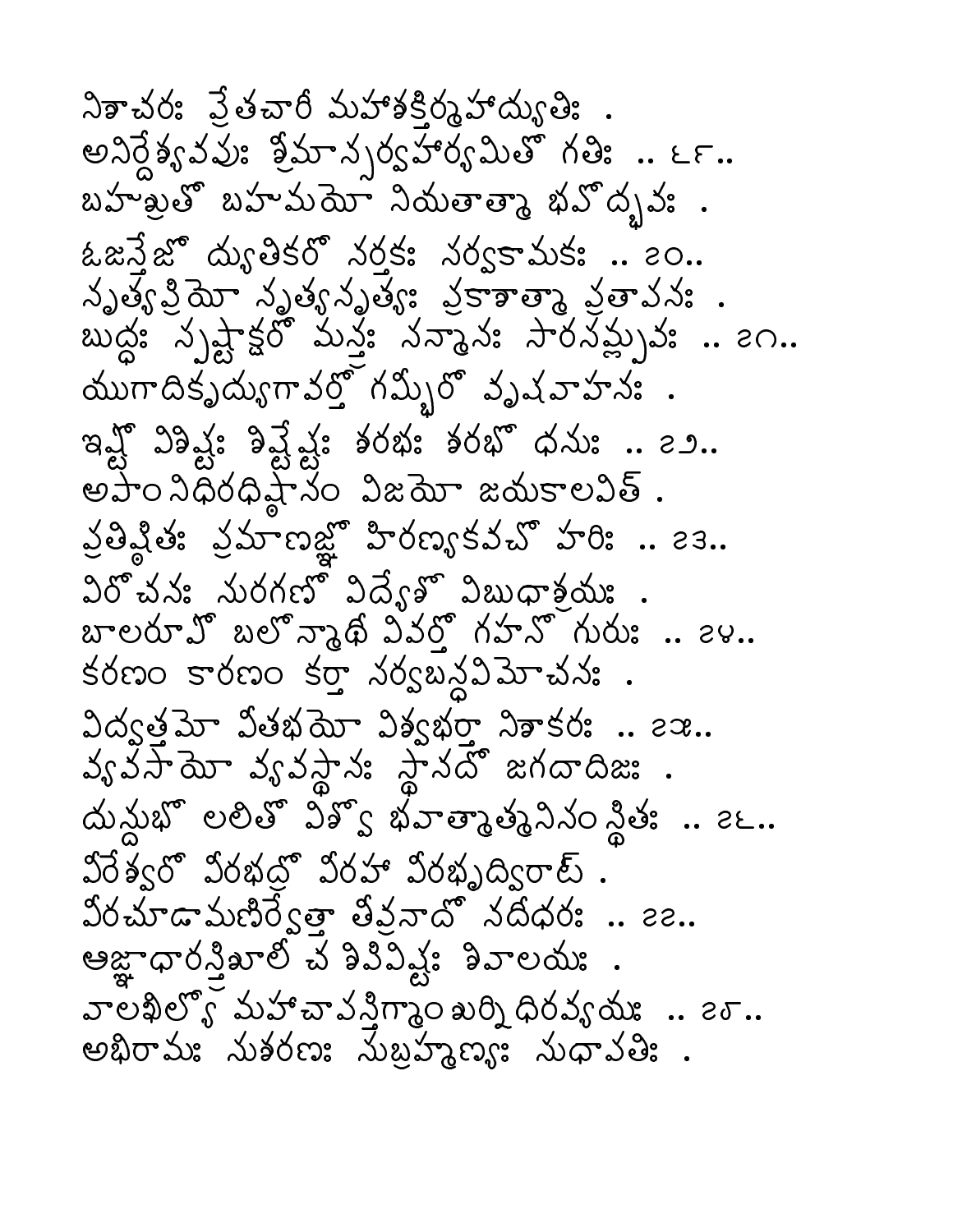మఘవాన్కెశికో గోమాన్ విశ్రామః నర్వశాననః .. ౭౯.. లలాటాక్లో విశ్వదేహః సారః నం సారచక్రభృత్. అమోఘదట్టి మధ్యన్లో హీరణ్యో బ్రహ్మవర్చనీ .. శాం.. వరమార్త: వరమయః శమృరో వ్యాఘకో≥ నలః . రుచిర్వరరుచిర్వన్లో వాచన్నతిరహర్నతి: ..  $\sigma$ ౧.. రవిర్విరోచనః స్క్లు కాస్తా వైవన్వతో జనః . యుక్తిరున్న తకీరిత్స తాన్తరాగ: వరాజయ: .. 59.. కెలానవతికామారిః నవితా రవిలొచనః . విద్యత్రమో వితభయో విశ్వహరా నివారిత: .. రె 3.. నిత్యో నియతకల్యాణః వుణ్యక్రమణిర్వడి . యారశ్రవా విశ్వనహొ ధ్యే యో స్వన్న వాశన: .. రా .. ఉత్తారకో దుష్కపితిహా దుర్ధర్షో దుః నహోఽ భయః . అనాదిర్భూర్భున్ లక్ష్మీ: కిరీటిత్రిదశాధివ: .. శాజ.. విశ్వగొప్తా విశ్వభర్తా నుధిరో రుచిరాజ్లద:. జననో జనజన్మాది: న్రీతిమాన్న తిమాన్న యః .. ర్.. విశివ్షః కాశ్య హి మార్బీమో భీమవరాక్రమః . నణవ: ననదాచారో మహాకాయో మహాధను: .. రె .. జన్మాధివో మహాదేవ: నకలాగమపారగ: తత్త్వతత్త్వవివేకాత్మా విభూష్ణుర్భూతిభూషణ: .. రాం.. ఋషిర్భాహ్మణవిజ్ఞిష్ణుర్జన్మమృత్యజరాతిగః. యజ్ఞో యజ్ఞవతిర్యజ్వా యజ్ఞాన్తో2 మోఘవిక్రమః..  $\sigma$ F..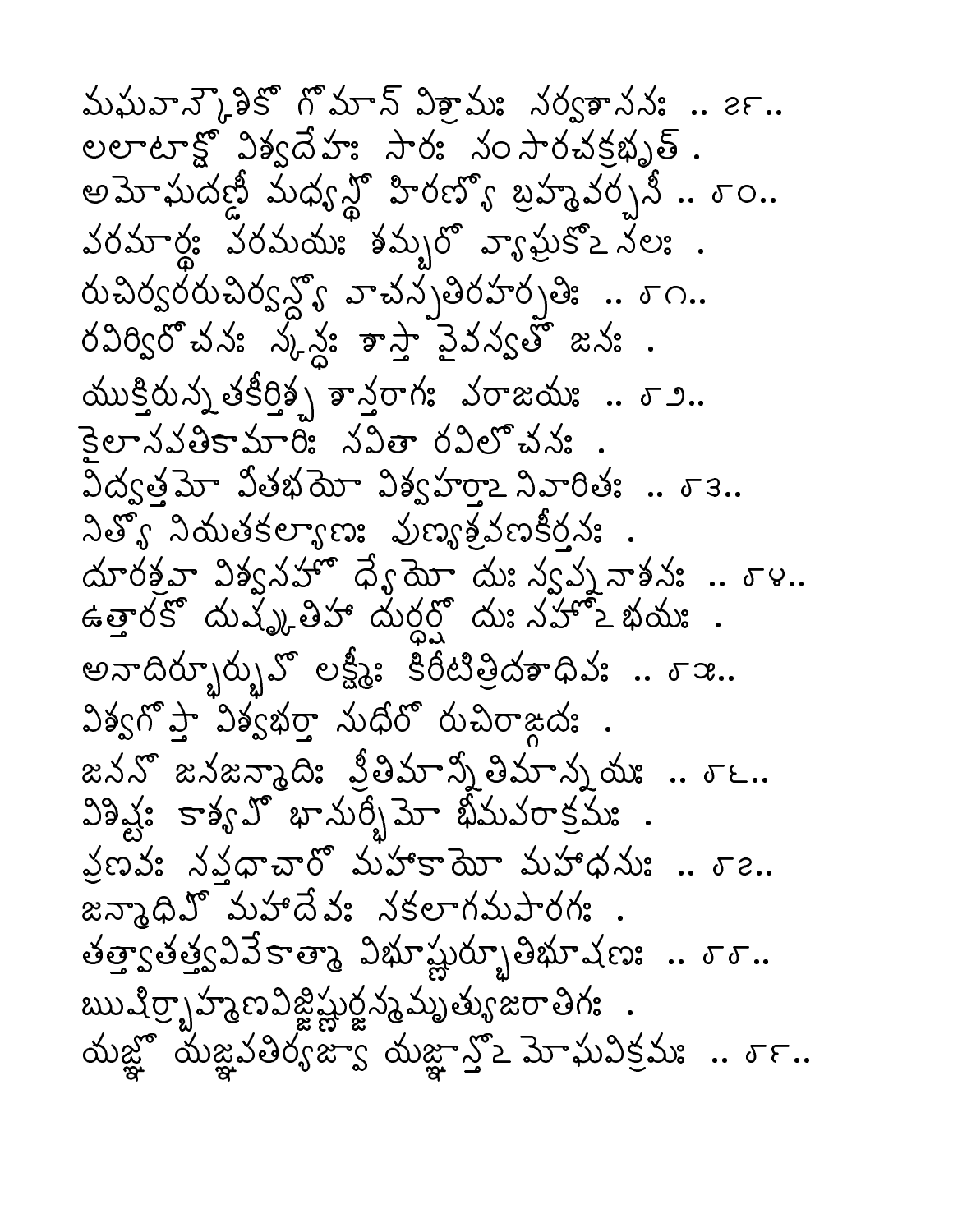మహేన్లో దుర్భర: సేని యజ్ఞాజ్లో యజ్ఞవాహన: . వఞ్భబ్రహానముత్భత్తిర్దేశ్వశ్ విమల్లోదయః.. ౯ం.. ఆత్మ యోనిరనాద్వ్తో షడిsం శతృవ్తో కధృక్ . గాయత్రివల్లభ: ప్రాం ఖర్విశ్వావాన: వ్రభాకర: .. ౯౧.. కిఖర్గిరిరతః నమ్రాట్ నుషేణః నురకత్రుహా. అమాఘాఽరిశ్షమథన్ ముకున్లో విగతజ్వరః .. ౯౨..  $\lambda$ ွက်ပဲတော် အသိုက်သွေးမှုတွေ့အောင်းမှုတွေနောက် များ  $3$  a es s30220: 33536500 350; .. F3.. జ్ఞానన్క్లో మహాజ్ఞాని నిరుత్పత్తిరువవ్వు: ส์ก็  $25 - 55$ รับอังก์ สังการกัญ พรับอุโนะ .. Fy.. ఉదారకీర్తిరుద్యోగీ నద్యోగినదనన్మయః నక్షత్తమాలి రాకేశ: సాధిష్ణాన: చడాశ్రమ: .. గాజ.. వవిత్రపాణి: పాపారిర్మణివూరో మనోగతి: . హృత్సుణరీకమానీన: ఖక్ల: శాన్త్ వృషాకవి: .. FE.. విష్ణుర్ధహ్వతిః కృష్ణః నమర్ధ్ౖ నర్ధనాశనః. అధరృశతురక్షయ్య: పురుహాత: పురుష్టత: .. ౯౭.. బ్రహ్మగర్బో బృహద్భ ధర్మధే నుర్ధనాగమః. జగద్దితైనినుగత: కుమార: కుశలాగమ: .. ౯ఠ.. హరణ్యవర్లో జ్యోతిషాశైన్నా నాభూతధరో ధ్వసి: . అరోగో నియమాధ్యక్ట విశ్వమిత్త ద్వజోత్తమః.. ౯౯.. బృహజ్యోతిః నుధామా చ మహాజ్యోతిరనుత్తమః .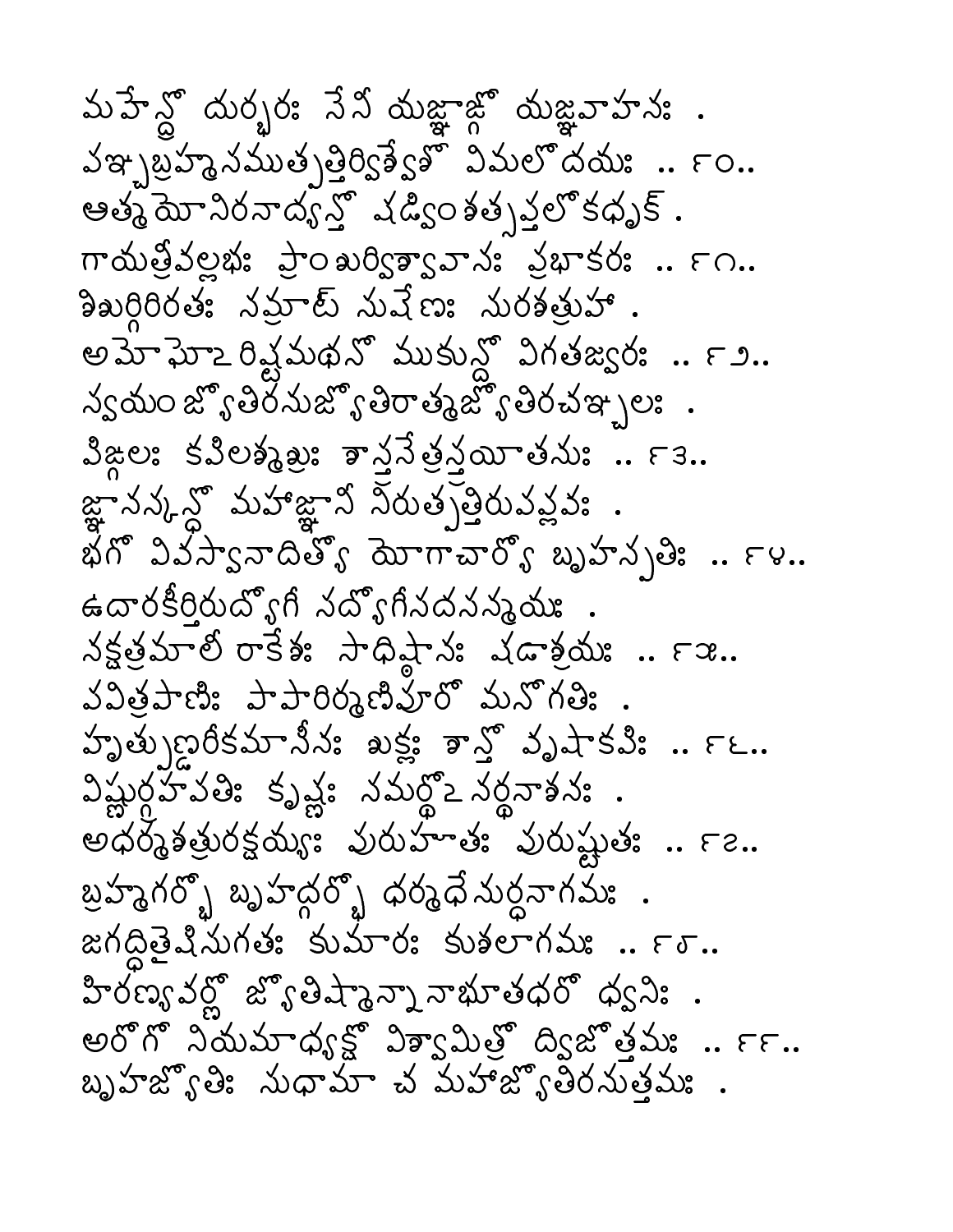మాతామహో మాతరిశ్వా నభస్వాన్నాగహారధృక్.. ౧౦౦.. వులన్య: వులహొఽగన్తో జాతూకర్ణు: వరాశర: . నిరావరణధర్మజ్ఞో విరిఞ్భో విష్టరక్షవాః .. ౧౦౧.. ఆత్మభూరనిరుద్దోఽ త్రి జ్ఞానమూర్తిర్మహాయశాః . లోకచూడామణిర్వీరశ్చణ్ణ వత్య వరాక్రమః.. ౧౦౨.. వ్యాలకల్ని మహాకల్నో మహావృక్షః కలాధరః. అలం కరిష్టున్త్వచలో రోచిష్టుర్విక్రమోత్తమః .. ౧౦౩.. ఆబుశబ్దవతిర్వేగి వ్లవన: శిఖిసారథి: . అనం సృహ్లి తిథిః శక్రః వ్రమాథి పావనాశనః .. ౧౦౪.. వనుశ్రవాః కవ్యవాహః వ్రతమ్తో విశ్వభ్జనః . జర్య్ జరాధికమన్ లోహతేకృ తమానపాత్ .. ౧౦ఇ.. వృషదశ్వ నభ్యాని: నువ్రతకనమిన్లు . నిదాఘన్తవన్ మేఘః వక్షః వరవురఞ్ఞయః .. ౧౦౬.. ముఖానిలః నునిచ్చనుౖః నురభిః శిశిరాత్మకః . వనన్ల మాధవ్ గ్రేష్ నభన్య్ బీజవాహనః .. ౧౦౭.. అజ్డిరామునిరాత్రే యో విమలో విశ్వవాహనః . పావనః వురుజిచ్చక్రస్తివిద్యో నరవాహనః .. ౧౦రా.. మనో బుద్ధిరహంకారం క్షేత్రజ్ఞు క్షేత్రపాలకు. అధరో2 నుత్తరోజ్ఞే మో జే ్క్స్ ని: శ్రేయసాలయ:. 2లో నగన్నుల్లో దానవారిరరిన్లకు: .. ౧౧౦..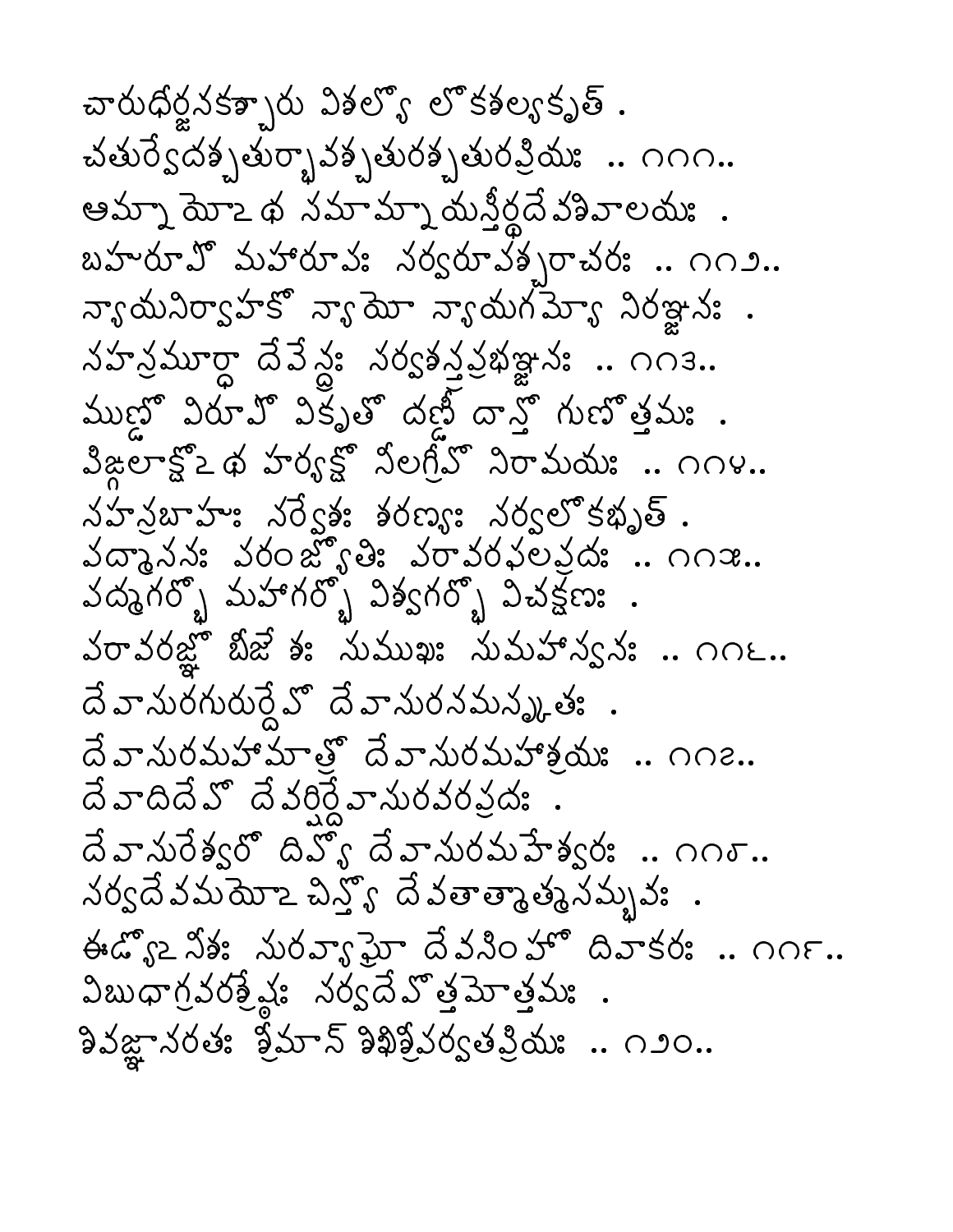జయన్ల మ్మో విశిష్ట మ్మో నరనిం హనిపాతనః.. బ్రహ్మచారీ లొకచారీ ధర్మచారీ ధనాధివ: .. ౧౨౧.. నన్ల నన్లిక్వరో నగ్నో నగ్నవ్రతధరః ఖచిః . లిజ్ఞాధ్యక్షః మరాధ్యక్ష్ యుగాధ్యక్ష్ యుగావహః .. ౧౨౨.. న్వవశః నవశః న్వర్గః న్వరః న్వరమయః న్వనః . బీజాధ్యక్ష్ బీజకర్తా ధనకృద్ధర్మవర్ధనః .. ౧౨౩..  $\Delta$ మ్బా దమ్బో మహాదమ్మ: నర్వభూతమహేశ్వర:. శ్మశాననిలయనిష్య: నేతురవ్రతిమాకృతి: .. ౧౨౪.. లోకోత్తన్నుటాలోకన్యమృకో నాగభూచణః . అన్ధకారిర్మఖద్వేషీ విష్ణుకన్ధరపాతన: .. ౧౨ఇ.. వితదొచ్చి క్లయగుణ్ దక్టారి: వూషదన్నృత్.  $\Delta x$ ర్ణటి: ఖణవరఖ: నకలో నిష్కల్ నఘ: .. ౧౨౬.. ఆధారః నకలాధారః పాణ్ణురాభొ మృడొ నటః . వూర్ణ: వూరయితా వుణ్య: నుకుమార: నులొచన: .. ౧౨౭..  $\rightarrow$ చుగేయ: వ్రియకర: పుణ్యకీర్తిరనామయ: . మనోజవన్తీర్ణకరో జటిలో జీవితేశ్వరః .. ౧౨ర.. జీవితానకరో నిత్య వనురేతా వనున్రియః .  $\Delta \phi$  )  $\Delta \phi$  )  $\Delta \phi$  )  $\Delta \phi$  subgiles subgiles .. మాని మాన్యో మహాకాల: నద్భూతి: నత్సరాయణ: . చన్నజీనన: శాస్త్రా కగూఢ్లో మరాధిన: .. ౧౩౦..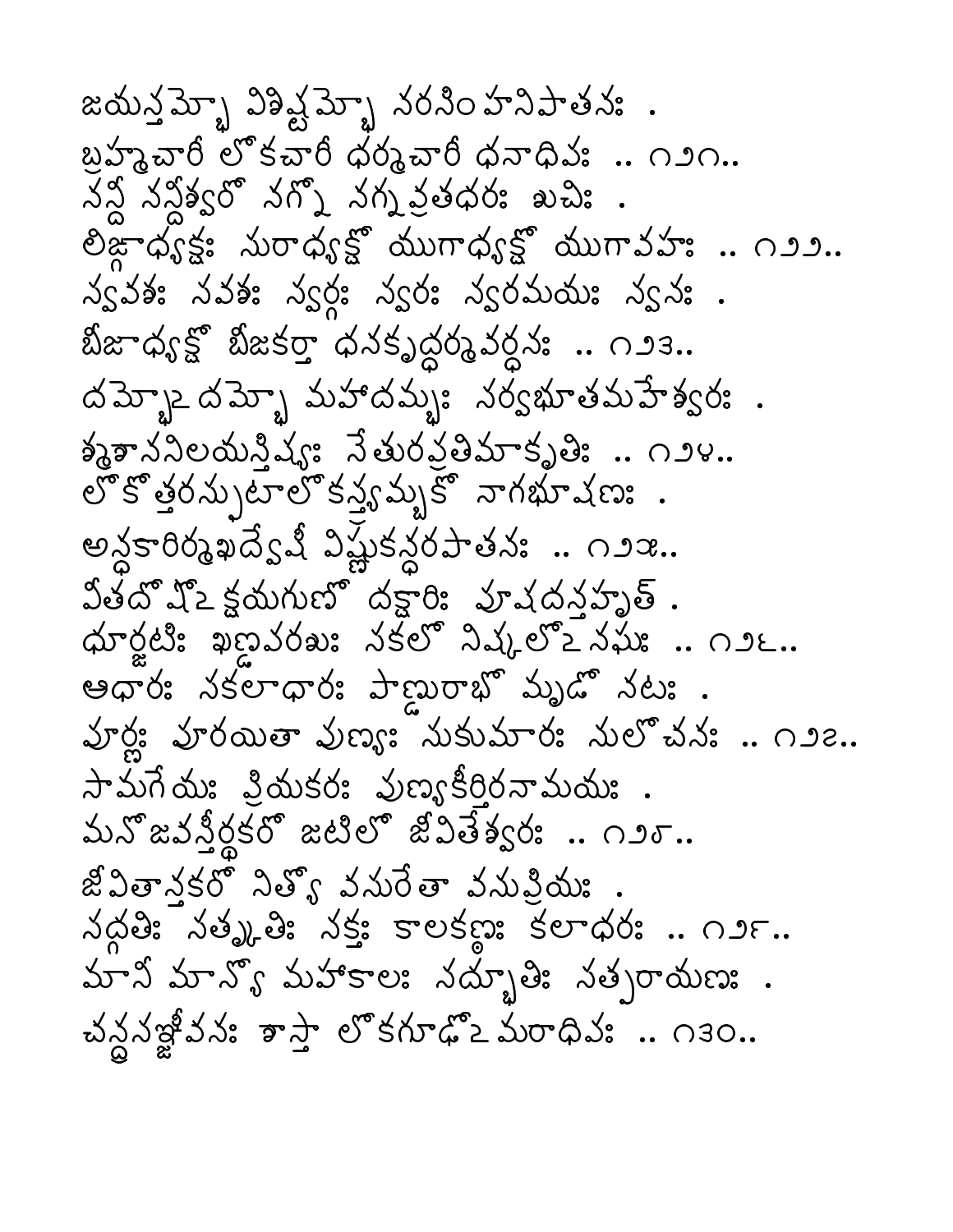లో కబన్లుల్లో కనాథః కృతజ్ఞః కృతిభూషణః . అనపాయ్యక్షర: కాన: నర్వశానభృతాం వర: .. ౧౩౧..  $\tilde{a}$ జోమమో ద్యుతిధరో లోకమామోఽగ్రణీరణుః. ఖచిస్మితః వ్రసన్నాత్మా దుర్జమో దురతిక్రమః .. ౧౩౨.. జ్యోతిర్మెయా నిరాకార్ జగన్నాథ్ జలే శ్వర: . తుమృవీణీ మహాకాయో విశోకః శోకనాశనః .. ౧౩౩.. త్ర్వత్తి త్ర్యాక్షిక: ఖద్ద: ఖద్దరథాక్షజ: . అవ్యక్తప్రైవ్వో వ్రైవ్వో విశామ్సతి .. ౧౩౪.. వరశీలో వరతులో మానో మానధనో మయః బ్రహా విష్ణు: నైజాపాలో హం నో హం నగతిర్యమః.. ౧౩ఇ.. వేధా ధాతా విధాతా చ అత్తా హర్తా చతుర్ముఖః. కైలానశిఖరావానీ నర్వావానీ నతాం గతి: .. ౧౩౬.. హీరణ్యగర్బో హరిణ: వురుష: వూర్వజ: వితా. భూతాలమో భూతవతిర్భూతిదో భువనేశ్వరః .. ౧౩౭.. నం యోగీ యోగవిద్భహాశ్ బ్రహ్మణ్యో బ్రాహ్మణక్రియ . దేవక్రియో దేవనాథో దేవజ్ఞో దేవచిన్తకి .. ౧౩రా.. విషమాక్షః కలాధ్యక్షో వృష్ణ్కో వృష్ణవర్ధనః. నిర్మదొనిరహంకారో నిర్మిహొనిరువద్దవు .. ౧౩౯.. దర్చహా దర్చితో దృవ్తః నర్వర్తువరివర్తకః . สังสังสะ สังควาย มิโล สังคมสร้อง .. 080.. ห้งขันวังสังวาง สะ จัสมัย มาจิจารัง .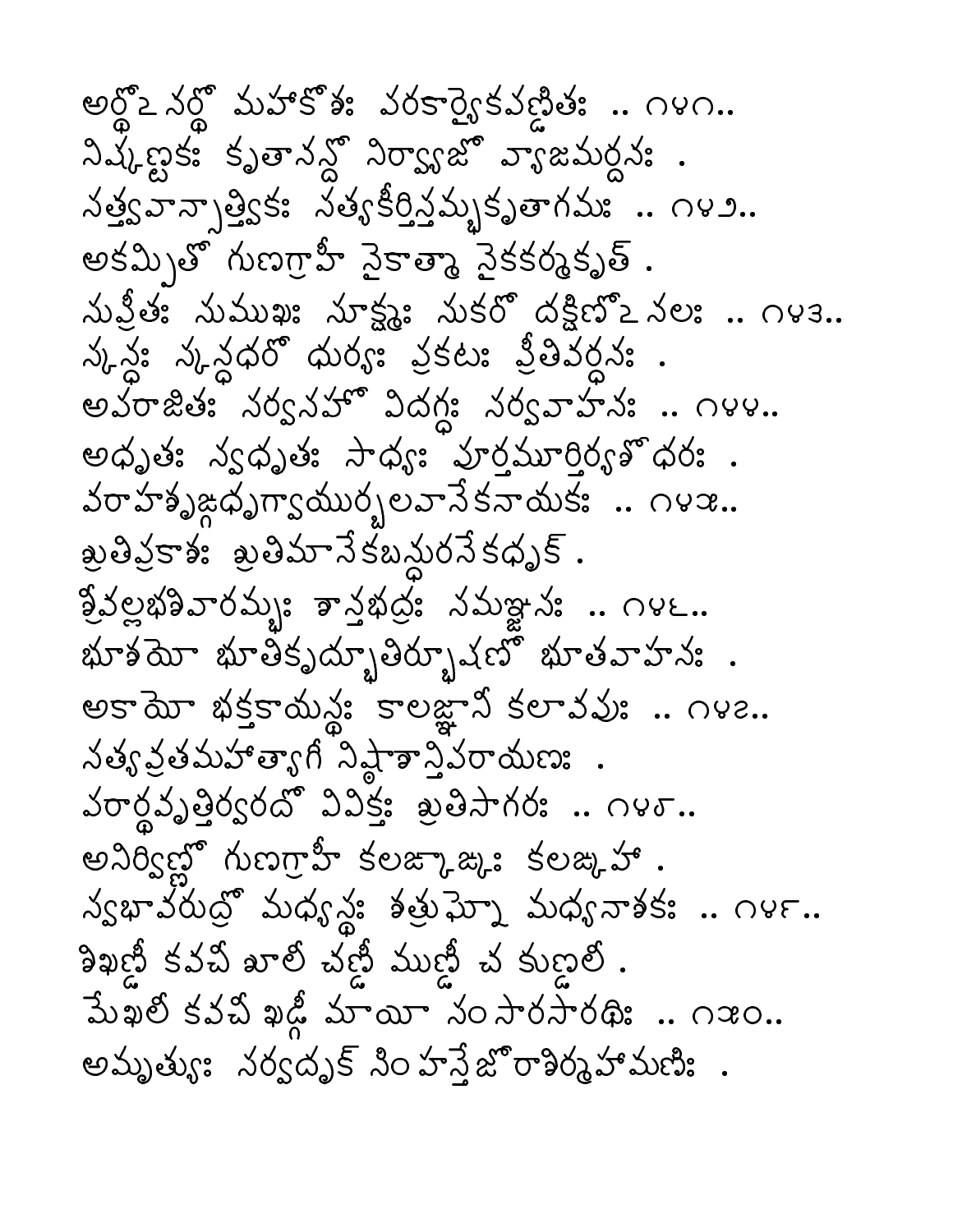అనంఖే ్వరాజ వ్రమేయాత్మా విర్యవాన్కార్యకోవిదః .. ౧౫౧.. వేద్యో వేదార్దినిద్దా నర్వాచార్ మునిశ్వర: . అనుత్తమో దురాధర్తో మధురః ప్రియదర్శనః .. ౧ఇ౨.. నురేశ: శరణం నర్వ: శబ్దబ్రహానతాం గతి: . కాలభక్ష: కలజ్మారి: కజ్రహీకృతవానుకి: .. ౧ఇ౩.. మహేష్విన్ మహీఖర్తా నిష్కలజ్కో విశృజ్ఘలః .  $\Delta s$ သီး အားလေးတွေး အောက်ဆေး အတော်ဆောင်း တအမွယ်  $\lambda$ వృత్త: సంవృత: శిల్ప వ్యడోరన్కి మహాభుజ:.  $s$ కజ్వతిర్పాతజ్క నర్ నారాయణన్తు .. ౧  $x.$  $\lambda$ ర్లే వో నిచ్చవఞ్చాత్మా నిర్వ్యర్ వ్యగ్రవాశన:. నవ్వనవర్తమి: గ్లోతా వ్యానమూరిరనాకుల: .. ౧ఇ౬..<br>నిరవద్యవదో పాయో విద్యారాశిరవేక్రమి: . వ్రకాన్తబుద్ధిరక్షుద్ర: క్షుద్రహా నిత్యనున్దర: .. ౧౫౭.. ထြတ္စက္လွဴ ထံတိံဳ ့ ထုမ္မိခံး ခုလံေႏွး ခံဝင္သဝိသမ်း . 30మార్థగురుర్ధృశ్హిద్ధురురాశ్రీతవత్సల: .. ౧ఇఠ.. రన్ రనజ్ఞు నర్వజ్ఞు నర్వనత్తా వలమృనః . మాత ఉవాచ -కవం నామ్నాం నహన్రేణ తుష్టావ వృషభధ్యజమ్ .. ౧౫౯.. స్నా వయామాన చ విభు: వూజయామాన వఙ్కజి: . వరీక్టార్థం హరే: వూజాకమలే షు మహేశ్వర: .. ౧౬౦.. గొ వయామానకమలం తదైకం భువనేశ్వరః .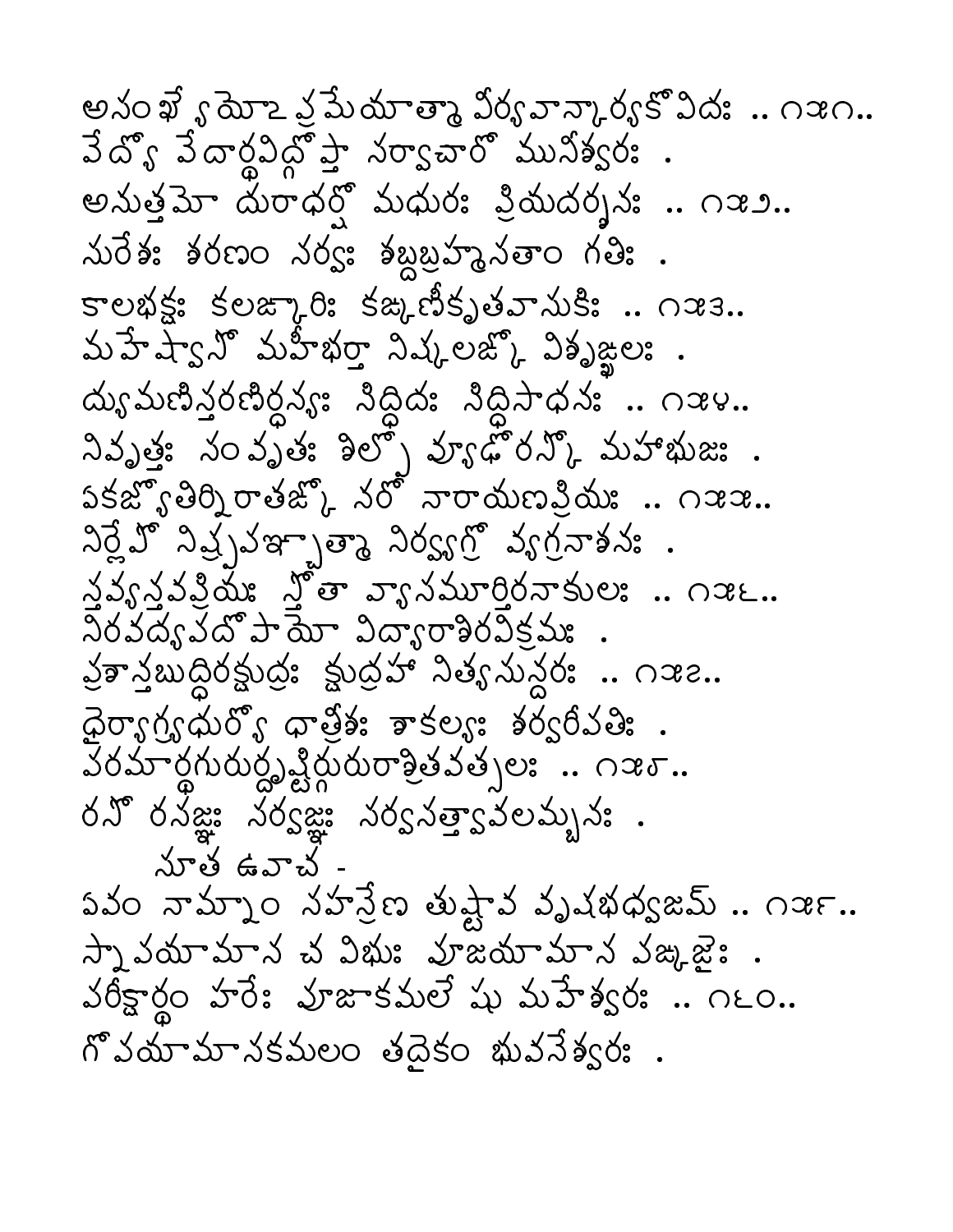హృతవుష్పో హరిస్త్ర కిమిదం త్యభ్యపిన్తమన్ .. ౧౬౧.. జ్ఞాత్వా న్యనేత్రముద్ధృత్య నర్వనత్త్వావలమ్భనమ్ . వూజయామాన భావేన నామ్నా తేన జగద్దురుమ్ .. ౧౬౨.. తతన్త్ర విభుర్ధృష్ట్వా తథాభూతం హరో హరిమ్ . తస్మాదవతతారాఖ మణ్రలాత్సావకన్య చ .. ౧౬౩.. కోటిభాన్కరనంకాశం జటాముకుటమణితమ్. జ్వాలామాలావృతం దివ్యం తీక్షదం ళ్లం భయఙురమ్ .. ౧౬౪.. బాలటఙ,గదాచక్రకున్నాశధరంౕహరమ్. వరదాభయహన్తం చ దివిచర్మొత్తరీయకమ్ .. ౧౬౫.. ఇత్తమ్బుతం తేదా దృష్ట్వ భవం భన్మవిభూషితమ్. హృష్ట్ నమశ్చకారాఖ దేవదేవం జనార్ధనః .. ౧౬౬.. దుద్రువున్తం వరిక్రమ్య సేన్గా దేవాస్తిలొచనమ్ . చవాల బ్రహ్మభువనం చక్ష్ను చ<sup>ా</sup>వనున్దరా .. ౧౬౭.. దదాహ తేజన్తచ్చమ్మాః ప్రాన్లం వై శతమోజనమ్ . అధస్తాచ్చోర్డ్రత్నైన హాహేత్యకృత భూతలే .. ౧౬ర.. తదా ప్రాహ మహాదేవః వ్రహనన్ని వ శఙ్కరః నమ్సైక్ష్య వ్రణమాద్యిష్ణుం కృతాజ్ఞాలివుటం స్థితమ్ .. ౧౬౯.. జ్ఞాతం మమేదమధునా దేవకార్యం జనార్థన. మదర్శనాఖ్యం చక్ర చ దదామి తవ శొభనమ్ .. ౧౭౦.. యయ్రావం భవతా దృష్టం నర్వలో కభయఙురమ్ .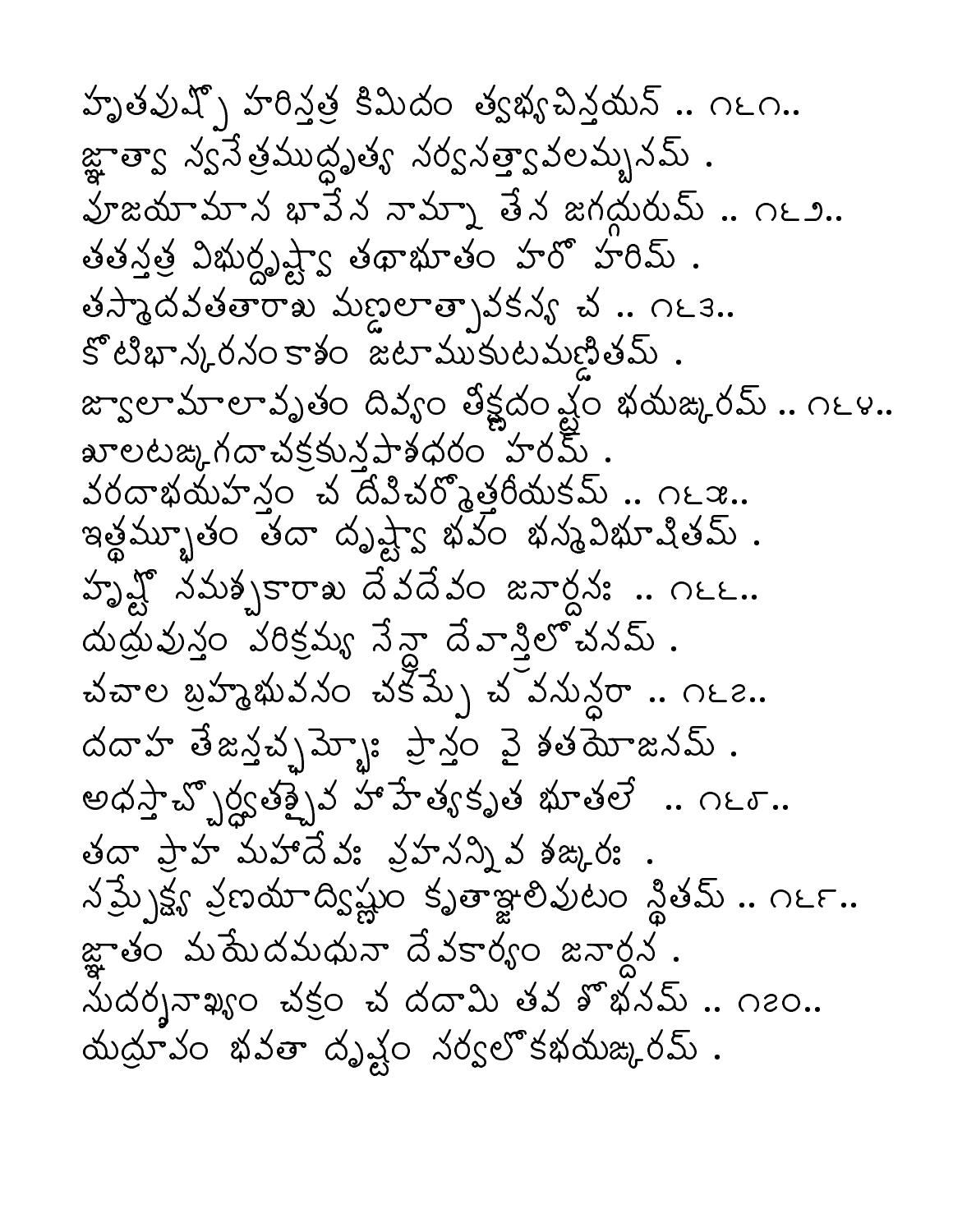హితాయ తవ యత్నేన తవ భావాయ నువ్రత .. ౧౭౧.. కాన్ల రణాజిరే విష్ణో దేవానాం దుఃఖసాధనమ్ . కాన్లని చాన్ల తాన్ల స్యాచ్స్తాన్తో బా కిం ఛలమ్ ..  $O29.$ శాన్లైన్య నమరే చాన్లం శాన్లిరేవ తవస్యినామ్ . మోద్దు: శాన్యా బలచ్చేద: వరన్య బలవృద్ధిద: .. ౧౭౩.. దే వైరశానైర్యద్ధూవం మదియం భావయావ్యయమ్. కిమాయుధేన కార్యం వై మోద్దుం దేవారినూదన .. ౧౭౪.. క్షమా యుధి న కార్యం పై మోద్దుం దేవారినూదన . అనాగతే వ్యతితే చ దౌరృలే \$ న్యజనోత్కరే .. ౧౭౫.. అకాలికే త్వధరేశ్ చ అనర్థేవారినూదన.  $\vec{a}$  3  $\vec{b}$  3  $\vec{c}$  and  $\vec{c}$  and  $\vec{c}$  and  $\vec{c}$  and  $\vec{c}$  and  $\vec{c}$  and  $\vec{c}$  and  $\vec{c}$ తదావ్రభృతి తం ప్రాహః వద్మాక్షమితి నువ్రతమ్ .. ౧౭౭.. దత్త్వైనం నదునం చక్రం వివ్లవే నిలలోహిత:.  $\Delta \lambda$  $\Delta$ ) ဟုတ် အော $\lambda$ ဝ ဦးကိုသားအားတော့ ကားသားသည် အားကား လောက် వరదోహం వరశ్రేష్ణ వరాన్వరయ చేప్పితాన్ . భక్ళ వశికృతో నూనం త్వయాహం వురుష్తమ .. ౧౭౯..  $\overline{\mathfrak{s}}$ త్యుకో దేవదేవేన దేవదేవం వ్రణమ్య తమ్ . త్వయి భక్తిర్మహాదేవ వ్రసీద వరముత్తమమ్ .. ౧్ం.. నాన్యమిచ్చామి భక్తామార్తమో నాన్తి యత్ర్యహో .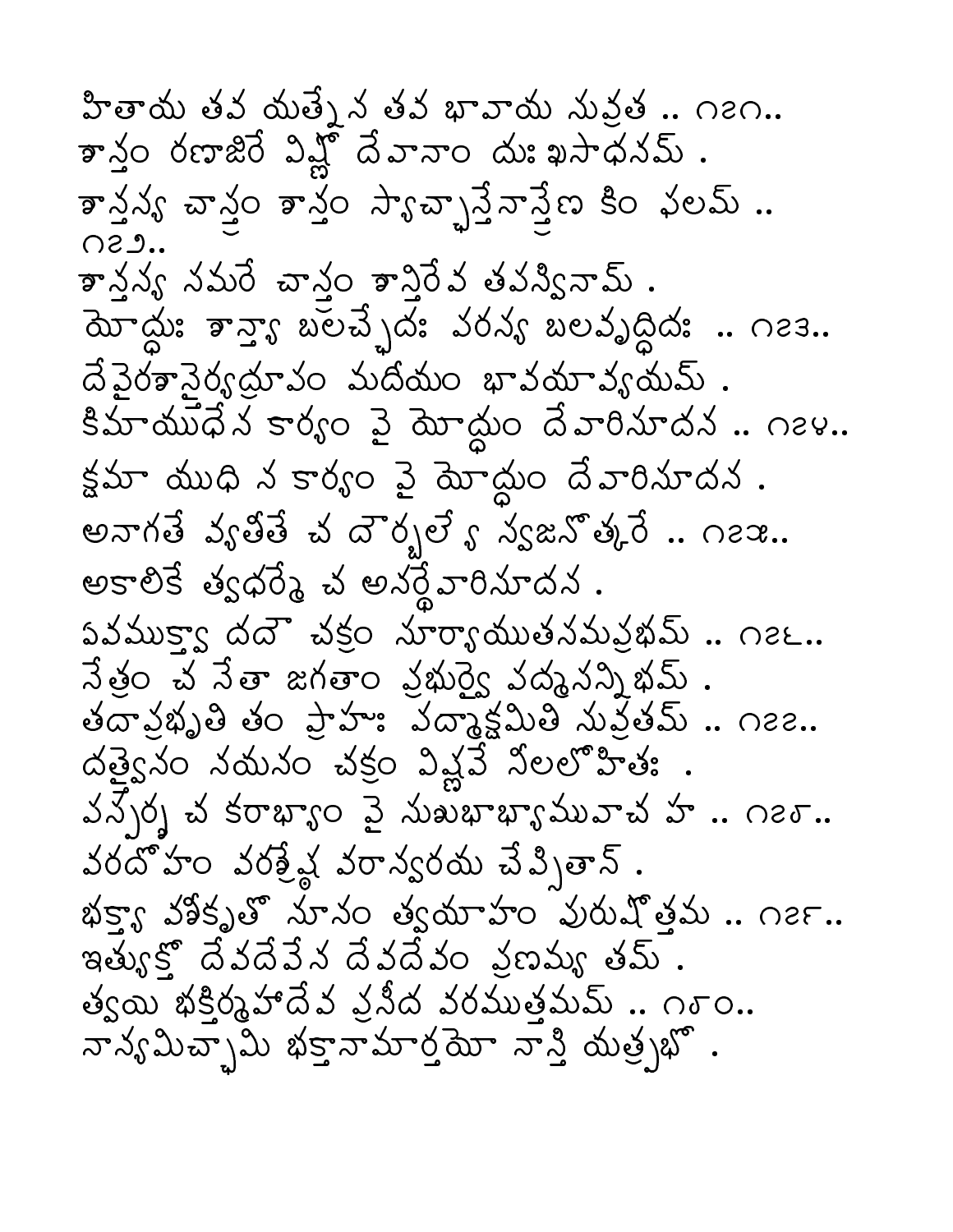తచ్చుత్వా వచనం తన్య దయావాన్ నుతరాం భవః .. ౧్౧.. వన్నర్న చ దదౌ తపై శ్రద్ధాం శీతాం ఖభూషణః . పాహ చెవం మహాదేవ: వరమాత్మానమచ్యుతమ్.. ౧ఠ 2.. మయి భక్తక్స వన్థ్యక్స వూజ్యక్సైవ నురానురైః . భవిష్యతి న నందేహొ మత్రసాదాత్సు తోత్తమ .. ౧ఠె 3.. యదా నతి దక్షవుత్రి వినిన్వేవ నులో చనా.  $5 - 30$  3800  $\frac{1}{20}$  32453  $\frac{1}{20}$  358. దివ్యా హైమవతి విష్ణో తదా త్వమవి నువ్రత . భగినిం తన కల్యాణిం దేవిం హైమనతిముమామ్.. ౧ఠాజ..  $\lambda$ మోగాదృహ్మణ: సాధ్యం వ్రదాన్య మమైవ తామ్ . మత్నమృన్ధ చ లోకానాం మధ్య వూజ్యో భవిష్యని .. ౧ూ౬.. మాం దివ్యేన చ భావేన తదా వ్రభృతి శఙ్కరమ్ . ద్రక్ష్య వే వ్రవేష్ణ మిత్రభూతమివాత్మనా .. ౧ఠా .. ఇత్యుక్తాకైన్లర్ల దుద్రో భగవాన్నీ లలోహితః . జనార్దుో వి భగవాన్డేవానామవి నన్నిధె .. ౧్ూ.. అయాచత మహాదేవం బ్రహ్మణం మునిథి: నమమ్ . మయా హ్హిం శ్రవం దివ్యం వద్మ యోహన నుఖ్ళనమ్.. ౧ూ౯.. యః వఠేచ్బుణుయాద్వా హైవ మేద్యా ద్విజోత్తమాన్ . వ్రతినామ్ని హీరణ్యన్య దత్తన్య వలమావ్నుయాత్ .. ౧౯౦.. అశ్వ మేధనహన్లేణ ఛలం భవతి తన్య వై. స్ముతాద్యే: స్నా వమే ద్రుద్ధం స్థాల్యా వై కలకై: బబై: ..